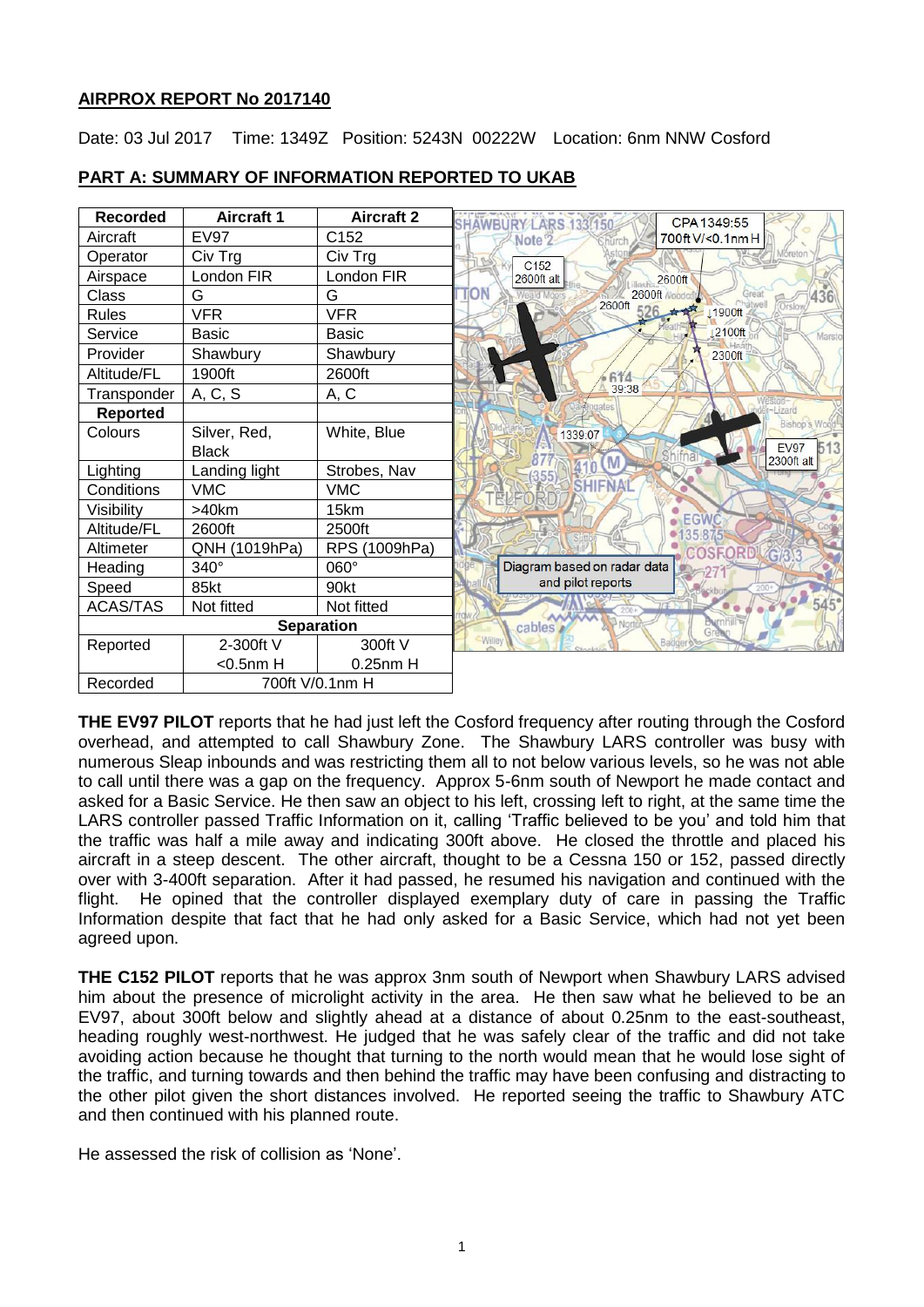**THE SHAWBURY LARS CONTROLLER** reports that the EV97 pilot called him for a Basic Service; upon hearing the pilot's estimated position, he saw that the radar contact that he believed to be the EV97 appeared to be in immediate confliction. He called the traffic to the pilot, and then subsequently provided a Basic Service. It was not until the next day that the EV97 pilot had decided that on reflection he would report the incident as an Airprox because he believed the incident to be of medium/high risk of collision.

He perceived the severity of the incident as 'Medium'.

**THE SHAWBURY SUPERVISOR** reports that he didn't witness the event, and was not made aware of it until notified by the pilot via email.

### **Factual Background**

The weather at Cosford was recorded as follows:

METAR EGWC 031350Z 36010KT 9999 SCT032 20/12 Q1020 BLU=

### **Analysis and Investigation**

### **Military ATM**

Figures 1-3 show the positions of the EV97 and the C152 at relevant times in the lead up to and during the Airprox. The screen shots are taken from a replay using the Clee Hill radar, which is not used by Shawbury ATC, therefore is not necessarily representative of the picture available to the controller.

At 13:49:02 (Figure 1), the EV97 called Shawbury Zone requesting Basic Service.





 Figure 1: Geometry at 13:49:02 Figure 2: Geometry at 13:49:26 (C152 - 7426; EV97 - 7000)

At 13:49:26 (Figure 2), the Shawbury Zone controller passed Traffic Information to the EV97 as, "…traffic believed to be you has traffic north west, half a mile, tracking east, indicating 300ft above". The EV97 pilot reported that he was visual with the C152 and descending.

At 13:49:55 (Figure 3), the two aircraft were at their closest point with the C152 passing approximately 700ft overhead the EV97. At this time, although he had not received traffic information, the C152 pilot reported visual with the EV97.



Figure 3: Geometry at 13:49:55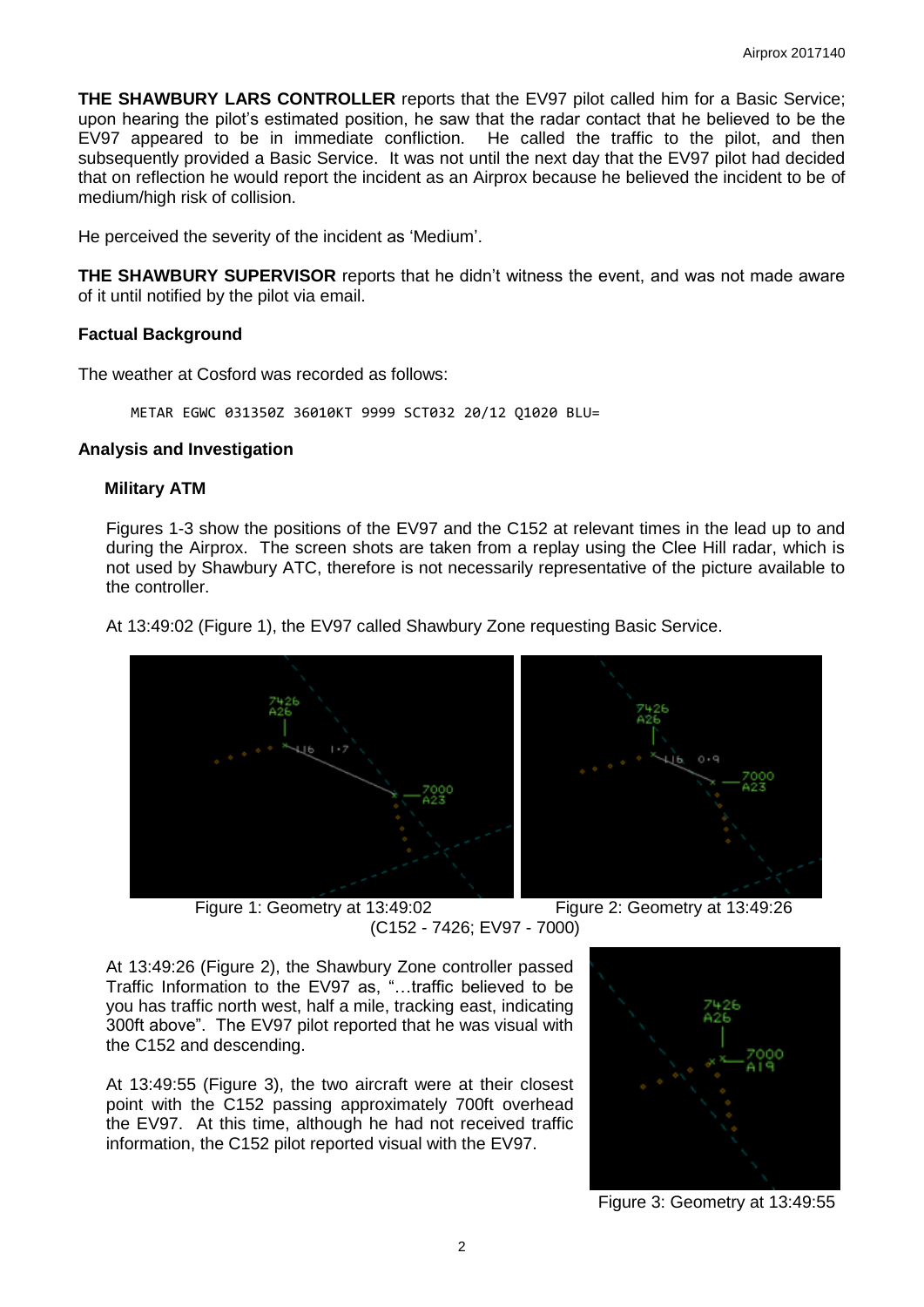The Shawbury Zone controller was not required to pass Traffic Information to either aircraft under Basic Service; however, his actions in doing so may have facilitated the EV97 pilot's visual acquisition, and avoidance of, the conflicting C152. Given the short timescale, having passed Traffic Information to the EV97 pilot and ascertained that he was visual with the C152, there was not sufficient opportunity to pass Traffic Information to the C152 prior to the pilot volunteering that he was visual with the EV97.

## **UKAB Secretariat**

The EV97 and C152 pilots shared an equal responsibility for collision avoidance and not to operate in such proximity to other aircraft as to create a collision hazard<sup>1</sup>. If the incident geometry is considered as converging then the C152 pilot was required to give way to the EV97 $2$ .

# **Summary**

An Airprox was reported when an EV97 and a C152 flew into proximity at 1349 on Monday 3<sup>rd</sup> July 2107. Both pilots were operating under VFR in VMC, the C152 pilot in receipt of a Basic Service from Shawbury LARS and the EV97 pilot in the process of establishing a Basic Service with Shawbury LARS.

# **PART B: SUMMARY OF THE BOARD'S DISCUSSIONS**

Information available consisted of reports from the pilots of both aircraft, transcripts of the relevant RT frequencies, radar photographs/video recordings, reports from the air traffic controllers involved and reports from the appropriate ATC and operating authorities.

The Board first looked at the actions of the EV97 pilot. He had called Shawbury for a Basic Service and could hear that they were busy, so straight away was alerted to the high volume of traffic in the area and looking-out. The Shawbury controller gave him Traffic Information at the same time that he saw the C152, and he was able to take effective avoiding action which dramatically increased the amount of separation from 300ft about 30 seconds before, to 700ft at CPA. For his part, the C152 pilot was also receiving a Basic Service from Shawbury. The controller was not able to give him Traffic Information directly, but the Board thought that it was likely that the pilot heard the information given to the EV97 pilot, which also cued him to look out for traffic. When he did see the EV97 he was content with the separation and assessed that no avoiding action was necessary on his part.

The Board noted that neither aircraft was fitted with a CWS, and the merits of electronic conspicuity were discussed, especially given the more affordable cost of some equipment now on the market. In this instance, both aircraft were transponder equipped, and a CWS would likely have given a warning about this and other traffic operating in the area.

The Board then looked at the actions of the Shawbury Zone controller, and commended him for his timely and accurate Traffic Information to the EV97 pilot even though he hadn't yet identified the aircraft or placed it under an ATS. Notwithstanding, the Board cautioned pilots against believing that they would be given Traffic information as a matter of course under a Basic Service; in this case the controller had probably noticed the EV97 because he was looking for him on radar as the pilot contacted him. However, under a Basic Service there was no requirement for the controller to maintain radar surveillance or establish track identity.

In assessing the cause of the Airprox, the Board agreed that this had been a late sighting by both pilots. Although the EV97 pilot had been concerned by the proximity of the two aircraft, members considered that his timely avoiding action had reduced the risk to the point where the Board considered that normal safety standards and parameters had been achieved; Category E.

 $\overline{\phantom{a}}$ 

<sup>1</sup> SERA.3205 Proximity.

 $2$  SERA.3210 Right-of-way (c)(2) Converging.